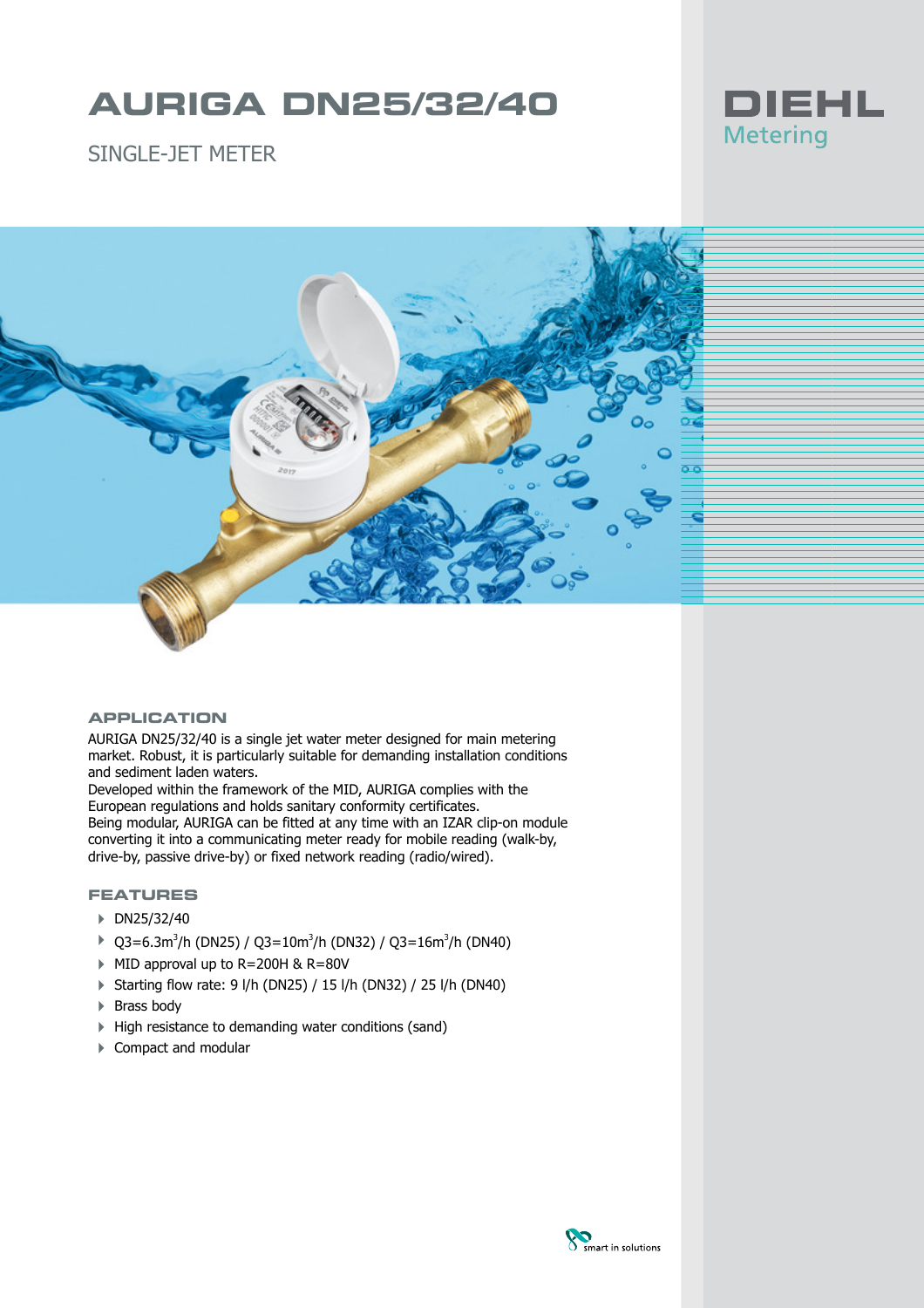# **AURIGA DN25/32/40**

SINGLE-JET METER

## **METROLOGICAL DATA**

| Nominal diameter                               | <b>DN</b>      | mm            | 25       | 32       | 40       |
|------------------------------------------------|----------------|---------------|----------|----------|----------|
| Length                                         |                | <sub>mm</sub> | 260      | 260      | 300      |
| Nominal flowrate                               | $Q_3$          | $m^3/h$       | 6.3      | 10       | 16       |
| R standard $*$                                 | $Q_3/Q_1$      |               | 160H-80V | 160H-80V | 160H-80V |
| Starting flowrate horizontal                   |                | I/h           | 9        | 15       | 25       |
| Minimum flowrate horizontal                    | $Q_1$          | I/h           | 39.375   | 62.5     | 100      |
| Transition flowrate horizontal                 | Q <sub>2</sub> | 1/h           | 63       | 100      | 160      |
| Minimum flowrate vertical                      | Q <sub>1</sub> | I/h           | 78.8     | 125      | 200      |
| Transition flowrate vertical                   | Q <sub>2</sub> | I/h           | 126      | 200      | 320      |
| Maximum flowrate                               | $Q_4$          | $m^3/h$       | 7.875    | 12.5     | 20       |
| Head loss at $Q_3$                             |                | bar           | 0.42     | 0.60     | 0.63     |
| Head loss at $Q_4$                             |                | bar           | 0.66     | 0.94     | 0.99     |
| Kvs (deltaP=Q <sup>2</sup> /Kvs <sup>2</sup> ) |                |               | 9.66     | 12.88    | 20.07    |

\* other values on request. H=horizontal installation position / V=vertical installation position

#### **APPROVAL**

|                     | AURIGA DN25/32/40                 |
|---------------------|-----------------------------------|
| MID approval        | $LNE-30014$   B2 type             |
| Standards           | EN 14154   ISO 4064   OIML R49    |
| Sanitary conformity | ACS   BELGAQUA   KIWA   KTW   PZH |

#### **REACH**

Information pursuant to Article 33 (1) of Regulation (EC) No 1907/2006 of the European Parliament and of the Council of 18 December 2006:

This product series contains articles with the following substances in a concentration of more than 0.1% weight by weight (w/w): - Lead (CAS no.: 7439-92-1)

#### **TEMPERATURE AND PRESSURE**

|                               |    |        | <b>AURIGA DN25/32/40</b> |
|-------------------------------|----|--------|--------------------------|
| Water temperature             |    |        | $\degree$ C 0.1  +50     |
| Ambient operating temperature |    |        | $\degree$ C +1  +55      |
| Storage temperature           |    |        | $\degree$ C $-10+55$     |
| Nominal pressure              | PN | bar 16 |                          |